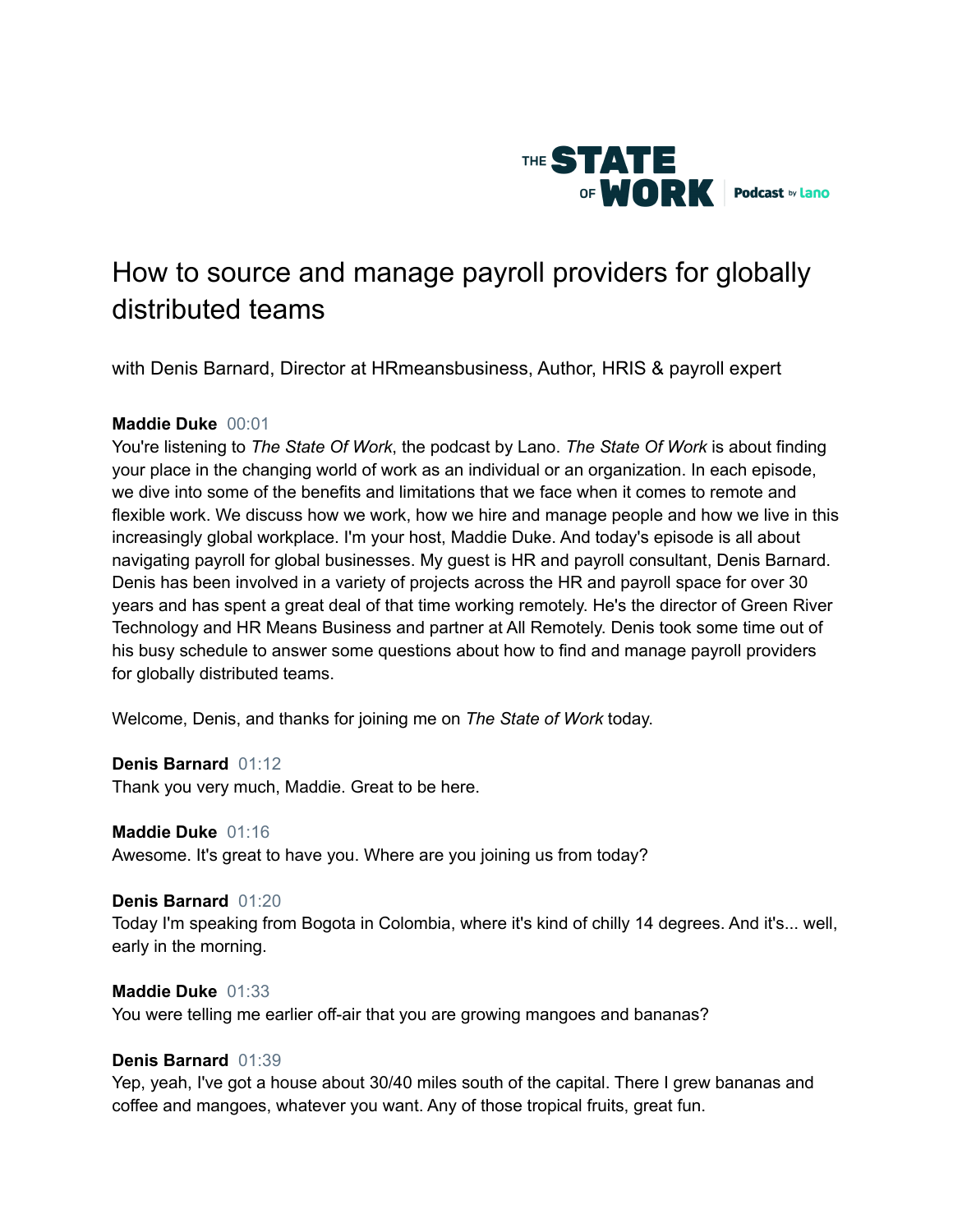# **Maddie Duke** 01:53

I certainly miss fresh, flavorful mangoes since I moved to Berlin. We're really pleased to have you on the podcast today as someone with over 30 years of experience in HR and payroll software. Before we get into some of my questions I wanted to ask, could you tell me a bit about your background in general?

# **Denis Barnard** 02:16

I'm actually a refugee from accounting. And 100 years ago, I decided to switch to tech and go for a new line as it were in HR. A few years after that somebody asked me to computerize the payroll, which I did. And ever since then people are saying, you know, that stuff? Could you do this for us? I mean, that really says where it is. It's after leaving corporate life and then striking out with a business partner, I specialize more and more in the tech side. And with a whole range of active projects, you know, mainly in selection implementation, for a whole range of sectors. In 2009, I founded HR Comparison (which is now GPA comparison), which was really a comparison website for HR payroll and other software associated with the HR space that transitioned into management with the Global Payroll Association. And in the meantime, I wrote up a book, which I think everybody is rushing to buy in the airport called *"Selecting and Implementing HR and Payroll Software*". But it was great fun to write, so much fun, I'm writing a follow up.

**Maddie Duke** 03:30 Awesome.

### **Denis Barnard** 03:31

And now, although I'm still doing a lot of consulting more and more, my time is taken up with educational materials, like videos and webinars, goodness knows what else. So it's all fun.

### **Maddie Duke** 03:43

Brilliant. Well, I mean, the title of your book is very relevant to what I want to talk to you about today.

# **Denis Barnard** 03:52

Great, thank goodness for that.

### **Maddie Duke** 03:55

Exactly. Yeah, we do want to kind of talk about the decision making processes for choosing new payroll systems, and particularly in the context of companies that are expanding globally or working with remote or distributed teams. And so perhaps we could really just start there like, what does an ideal…. I guess, what does an ideal global payroll setup look like? If you are a company that's looking globally.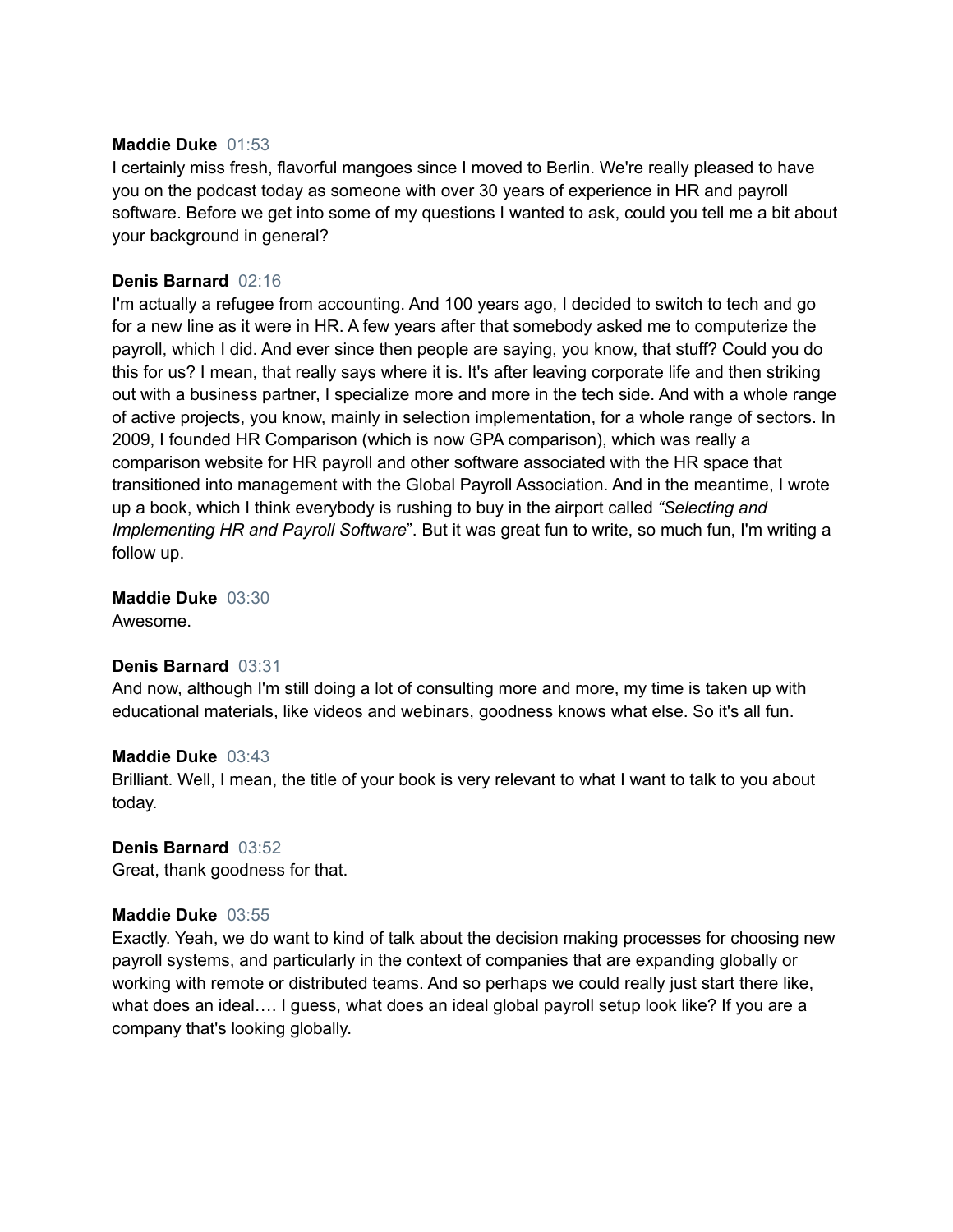### **Denis Barnard** 04:22

Yeah, I think I should say straight up, there is no one piece of software that does all the world's payroll. So you by necessity, have to have payroll providers or payroll information coming from the various places as you're operating in. I don't see there's any ideal setup. I think it very much depends on the culture and distribution of the company. Most companies start off by, you know, in their home territory, then they expand into one or two countries, they find local providers and everything fine, and then boom, they take off, they need more and more places. And so they've got to go hunting for providers. And that's not always easy. You know that to judge, you know how good these people are going to be. I mean, the essence of any payroll is really about timeliness, accuracy, speed, and compliance. And to find somebody in some, what one would consider as a far off land, who's going to do all that for you is not so easy. And you have timezone differences as well. So working across that, you know, many people have actually decided here, they'll try and put their eggs into different basket, which is where I guess we'll probably be talking about.

# **Maddie Duke** 05:51

Yeah, I mean, well, you've perhaps already answered my next question, which was, basically, what are the biggest factors when you're comparing different providers? And you mentioned timeliness, accuracy, speed and compliance? Would that be your answer there as well?

# **Denis Barnard** 06:06

Those are the main factors, but you've got to look at other things. Some countries, legislation is more tricky than others, some have more difficult payrolls to handle than others, I think for anybody looking for on a global scale, is consistency of information are right across the board, you actually want the information in a way that you are going to assimilate into your center in a given format. And, you know, getting people to comply with that on time at a long distance isn't always easy. And, you know, there are problems, some territories that the people operating in don't have a wonderful infrastructure. So if you're moving heavy files of payroll information, it could be the local bandwidth causes you some problems, you have to maybe vary the times of day. You know, I know for a start, you know, I'm not going to say anything, I have a Zoom meeting on Saturday night, when the whole of Latin America is jabbering with their friends and family. The bandwidth just collapses. So you would you know, those are sort of local problems, you're going to find it's not easy, I have to say.

### **Maddie Duke** 07:28

I mean, that leads me to ask, what are some of the biggest problems and complaints that people run into when sourcing payroll providers and like locally and countries that are foreign to them?

### **Denis Barnard** 07:40

Yeah, I think, you know, there's sometimes a lack of understanding between the client and the local agent, sometimes the local agent may have problems in trying to get the information into the format that the client wants. But it all means you know, you've got to go and find them, and if you're operating in 74 territories, you know, you've got a fair bit of legwork to do. And, of course,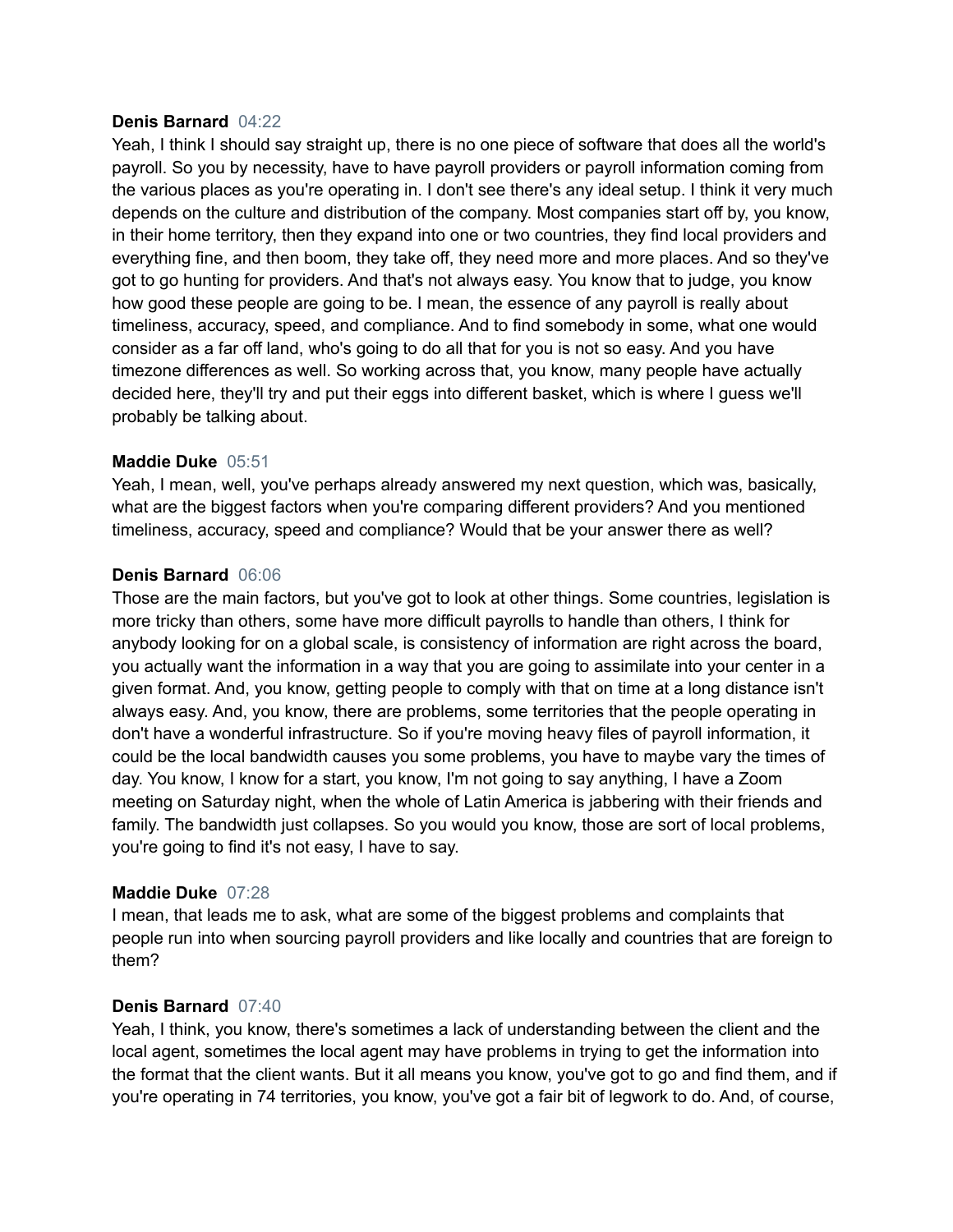it would be great fun to travel around the world, finding payroll suppliers, but by the time you get to number 44, you're probably quite fed up with it. So the problems yes can be, there could be, I think, the two sides for understand what they're doing, you know, the client also has to understand something about the legislation and compliance required in the country. Otherwise, you know, if the local person tried to explain the problem to the person sitting in the center, there could be a kind of disconnect there and they don't quite get what the heck is going on. I think in certain surveys that I've seen, you know, there is this lack of experience, or comprehension, generally on the part of the local end agent, they've been very comfortably working with local clients who understand the conditions, you've got a big multinational arrive on your doorstep with certain demands of format, and time and reporting standards and the rest of it. And you know, it could be a big disconnect there.

# **Maddie Duke** 09:21

Yeah. So what are some of the solutions then?

# **Denis Barnard** 09:24

Well, most people are favoring going for payroll aggregators, who actually collect the information for you from the various parts of the world. I think you have to be very careful in what you negotiate for with your payroll aggregator. You want the information in a certain format, they've got to be clear that that's what it's got to be on a certain timeline and so on. And on top of that, you know, there are the costs implications, because you know, it's not cheap to do. I think it's the ideal solution for people who don't want to have to invest too much time and effort in this. But you have to be very, very clear from the outset about what the standards are going to be. You know, for instance, one key point is you've got to be sure whether or not the person who is the people who are dealing with this for you are going to keep you updated on legislative changes and things like that, I think you need to look at the negotiation part, very closely to make sure you get what you actually want. The downside of this, I would say, is that you have earlier cutoff points. So if you were running the payroll for August, it could be your provider, in order to give themselves plenty of time, are actually going to say, well, you'll have to close the August payroll on the 16th of August. Which means - it doesn't mean much in terms of regular salary payments. But what it does mean is if there's any overtime, extra payments to be made to the second half of the month, they're not going to appear, when they don't appear, you get a whole raft of queries coming in from the staff saying, hey, my overtime and so you know, that is one danger that one has to watch out for when you hand off their operation to a third party.

# **Maddie Duke** 11:36

Do you think that there's a certain time or business model where it makes sense to hand this over to, like a third party to organize for you? Or whether, you know, at what point do you do that?

### **Denis Barnard** 11:54

I think it depends on the resources that you've got, nobody likes deploying too many resources. As a standard sort of medium sized company, I would say, if you start operating in more than five, or eight territories, I think you got to do it. You know, you've got a relationship to maintain. If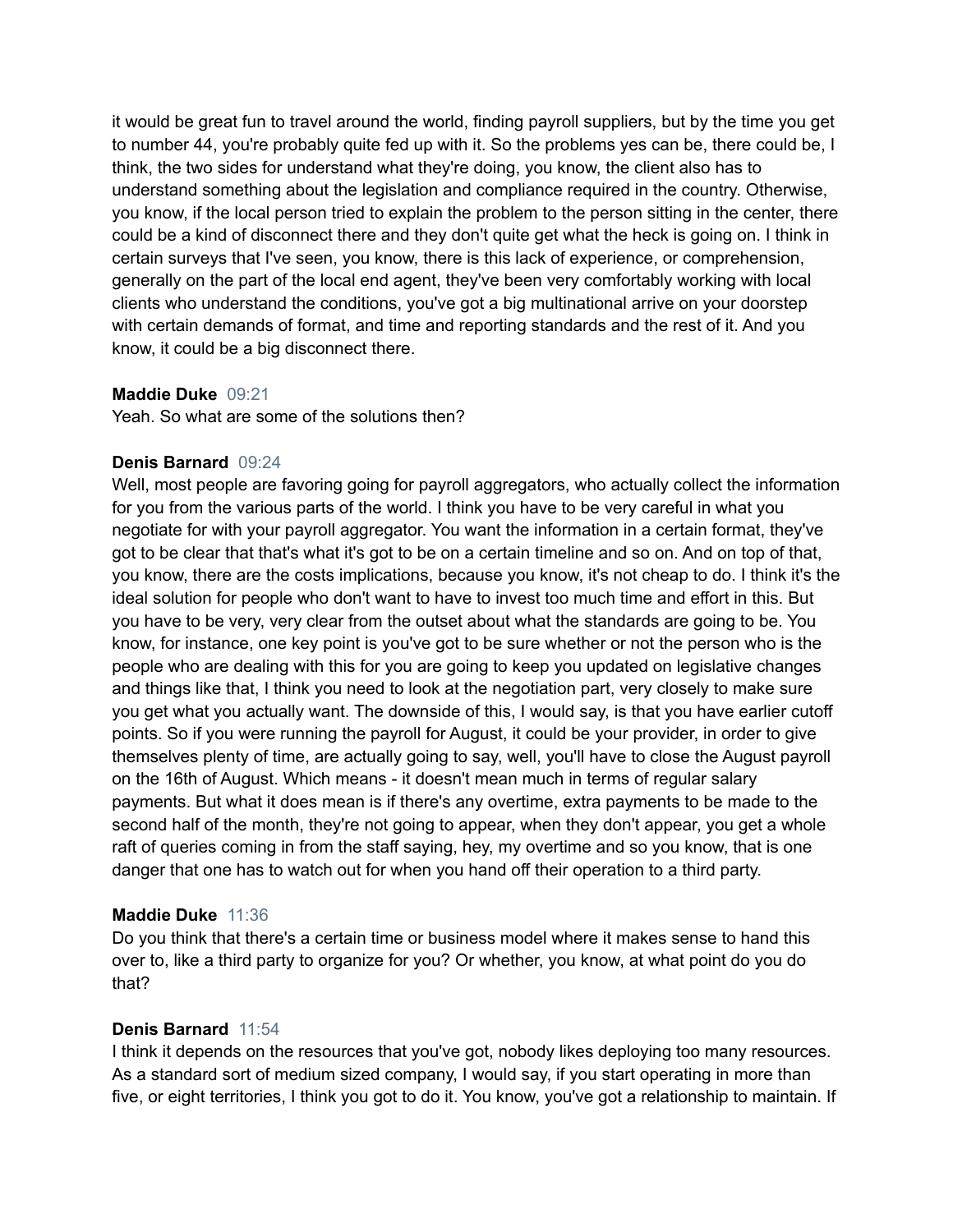you - if you're maintaining a relationship with even more than five, it becomes an issue. It's time consuming, but it's very necessary. You can't just let them switch off the radio and let them work in silence out there, you've got to be managing that relationship. So very much depending on your resources, I would say if you've got more than five, you've got to start looking at as a sole vendor, or couple of vendors. Yeah, otherwise, you know, you're going to be in a morass of relationship management.

# **Maddie Duke** 12:49

And using a vendor, just to kind of clarify using a vendor that works with multiple providers is sort of also what you were referring to before when you mentioned an aggregator, is that right?

# **Denis Barnard** 13:03

Yes, it's a different format. It's done in different ways. Some will gather the information for you, and presented to others will show the information on a dashboard - they have different sort of modus operandi. But that's let's say, that's what we would say they are, I will call them a vendor in this case.

# **Maddie Duke** 13:25

Yeah. I wanted to ask if, like, particularly as someone with, you know, a couple of decades of experience in this world...

# **Denis Barnard** 13:34

Haha sounds terrible, yeah, go on.

### **Maddie Duke** 13:38

...but what some of the biggest changes you've seen, I mean, not just not just over that time, but also, I'd like to hear about the last couple of years, what sort of things you've seen change in the way that people compare different providers or some of the trends or the role of automation?

### **Denis Barnard** 13:58

Yeah, I think one of the things, the biggest change, I suppose we've seen over the last five to 10 years is the movement towards cloud. And I think in this...if you're thinking of operating in more than one territory, then cloud's gotta be there. Not only does it is it, well, he just has so many advantages. You don't need stuff sitting on your own servers and so on. I just think it's so much easier. And I think that's been a big change. There's still a long way to go, you'd be quite surprised. I wouldn't be surprised if there were more than still 20 or 30% of people still not on the cloud. And some of that is due to concerns about security, which I think if the Bank of England can use stuff in the cloud, then I think, no, certainly you and I can do that. Other facets are…. Well, we're standing on the dawn - we should already I've been across the threshold - but we standing on the door at the dawn of more automation. And again, you know, there's still a lot of work to be done in this arena. Automation will take a lot of the drudgery out of the routine machinations of payroll, and also be less prone to making errors. Also, I mean, automation actually helps you, if you've got to move stuff between systems. If you've got a legacy system, it's really horrible. But nobody's got the will to change it, automation will actually pull information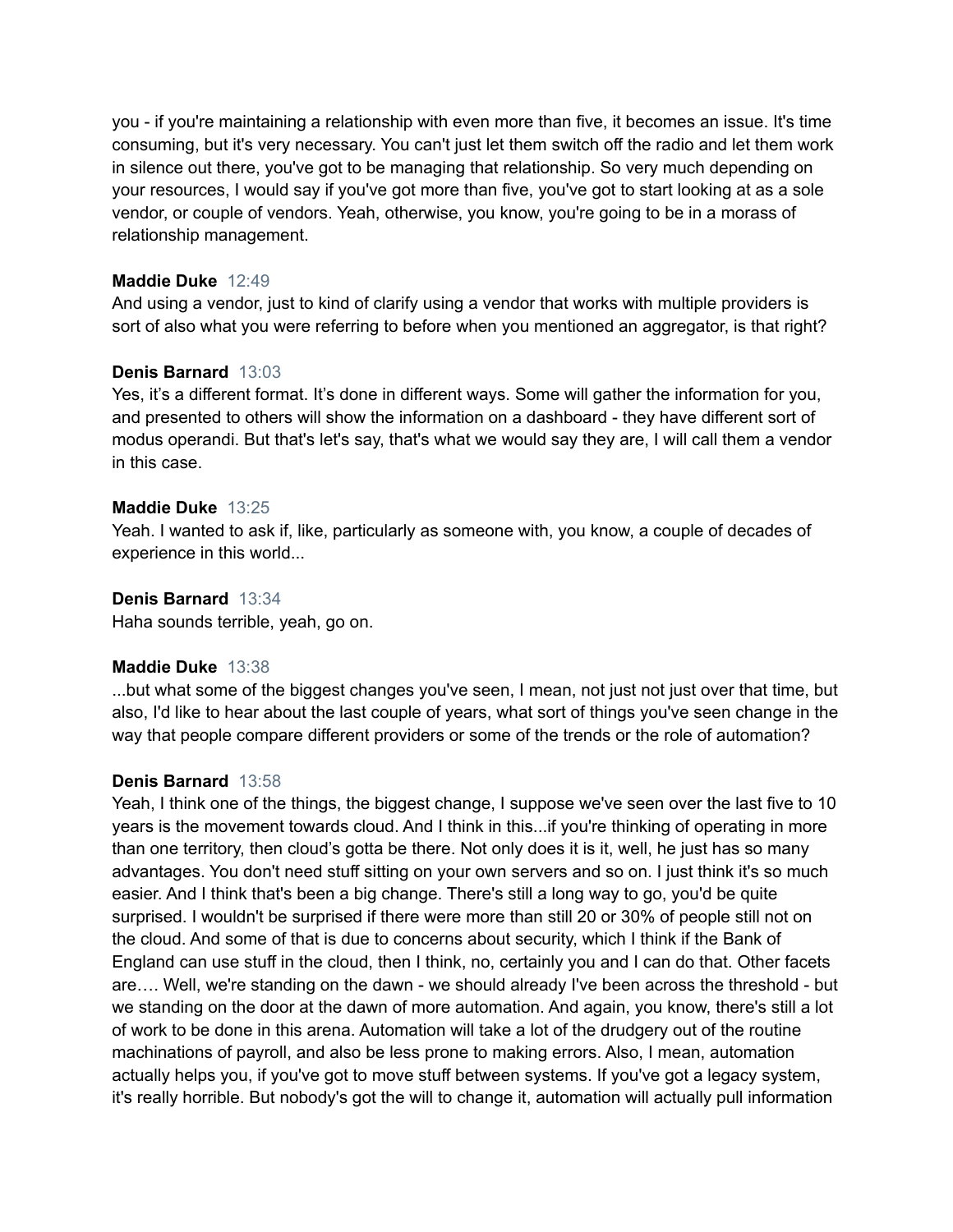out of that legacy system and present it to another one. So you can actually get a bit more life span out of their old application, even though it's horrible to use. So we've got automation, and that I think we'll see over the course of the 2020s, will start to slice away at routine payroll and HR operations as well. Then we have Artificial Intelligence coming in. And I think, I'm not sure that the world of HR and payroll is really sure about what it can do. But I think it's going to come, I will, if you like, let's just try and put a context to it: AI, I believe will be like a regulator in the system. If you've got AI set up, right, it will tell you, if somebody is taking too much holiday, it will tell you, if you're not paying minimum wage to this particular band of workers, it will also tell you, once it's set up, and I've spent a lot of time working with some colleagues in the industry, it will also tell you if you've got a bias a gender pay gap, or a other pay gap - it could be ethnicity, it could be age, or whatever it will detect and tell you about bias. So AI, you could almost liken to not quite a policeman, but it's an alert system, it will look at what's going on and tell you what, what, what that trend could be. So I think again, you know, we're going to see that it could be you set flags in the system to say, hang on a minute, this person's done 84 hours of overtime this month, I mean, that that's gotta be wrong. Not wrong. They've done it. But I think from a health and safety point of view, and so you know, those things, I think, you know, the cloud, AI and RPA automation are the three big factors looming. And of course, we are now global, most of us. So the big move now is to operate globally. And, you know, in spite of what's happening to Brexit, and the rest of it, the UK will still have to trade with the rest of the world. And the tendency is to move out globally, we can now more easily sell our products abroad. So that's probably the backdrop to all these innovations.

### **Maddie Duke** 18:14

Simplify your global payroll with Lano. Use Lano's payroll partners or bring your own for consolidated end to end payroll. You can automate payments to employees and contractors with Lano wallet and manage payroll for the whole global team in one dashboard. Find out more at lano.io.

What do you think that, you know, maybe coming back to this a couple of things. First of all, the fear of the cloud, like what do you think it's going to take for that, you know, maybe it's 20% or 30% of organizations that are still kind of working with legacy software, and maybe fearful of security breaches or security issues, basically, in that digital transformation. What do you think it will take for them to embrace that given that were really approaching.. this being, well, it's already kind of could be seen as the norm.

# **Denis Barnard** 19:11

Yes, it is. I mean cloud is... I can tell you over the last 16 years, every HR software that I put on my list and I have a 100% record that everything on my shortlist has always been selected. Nobody has ever opted for anything other than the cloud. So it shows you I think that last 20 30% I think it's just gonna be realization on the path of people above, they'll find it cheaper, easier to operate. A whole generation of IT people who since the first day I ever got involved in HR software have been hysterical about security and what have you and so on. You know, we're past that now.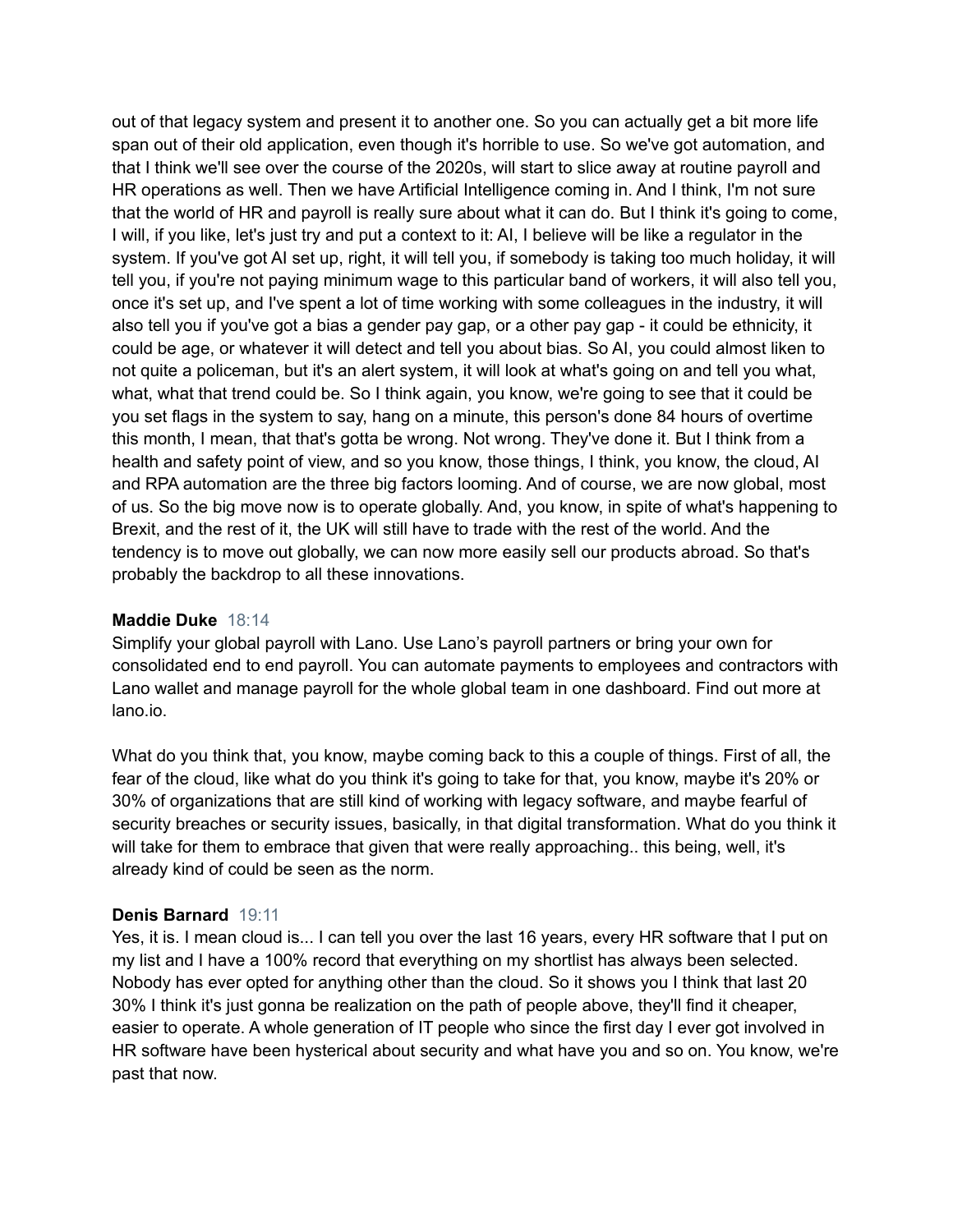# **Maddie Duke** 20:02

Yeah.

# **Denis Barnard** 20:03

So it's almost like time, rather than like it caught up with the dinosaurs is going to catch up with the non cloud people. Of course, I could be proved totally wrong. Tomorrow, somebody will come up and say, my god, the cloud has leaked all their details. But right now, I, you know, I think it's just a question of time.

# **Maddie Duke** 20:21

Yeah.

# **Denis Barnard** 20:22

And not only that, it will be question of support. You know, one by one, you'll lose, the people will lose the capability of running stuff on servers, you know, people say why we got servers sitting in the basement?

# **Maddie Duke** 20:36

Yeah, yeah, absolutely. And what about those companies that have been dealing with work from home as a result of the pandemic, who are now saying, okay, we're gonna let our staff work from "anywhere" I use quotation marks there, because in theory, we know work from anywhere, it's not strictly possible, but working in various iterations of actual remote work. So may be that in different states or different cities or countries. So companies that have been centralized and have gone to the work from home option, and now might be dealing with staff relocating or yeah, shifting places, like, who had a payroll system established? What sorts of issues are they running into now having to move shift their model to kind of follow employee demand, like, you know, that's what candidates and employees are expecting now from workplaces?

# **Denis Barnard** 21:37

Yeah, it's a broad question. I and colleagues have been looking into this quite extensively, since Day 1 - I mean, I've been working remotely for nearly 20 years. So quite an old hand at this. I think what we find is, let's look at the trend. I think the trend right now is towards what they call hybrid. And that trend is about sitting at home for three or four days or a few days or whatever, and the rest of time to the office. I don't see that as a long term solution. The hybrid model is actually more expensive for an organization for a number of reasons. What I believe also, is that we won't work from anywhere, I think there's one of my colleagues or is completely debunked the myth.

# **Maddie Duke** 22:30

Exactly. Shout out to Bhagyashree.

# **Denis Barnard** 22:33

Yeah, Bhagyashee. I mean, these pictures of guys lolling around on the beach, with laptops, you know, which is the last thing I do probably in places where I live because they just come and lift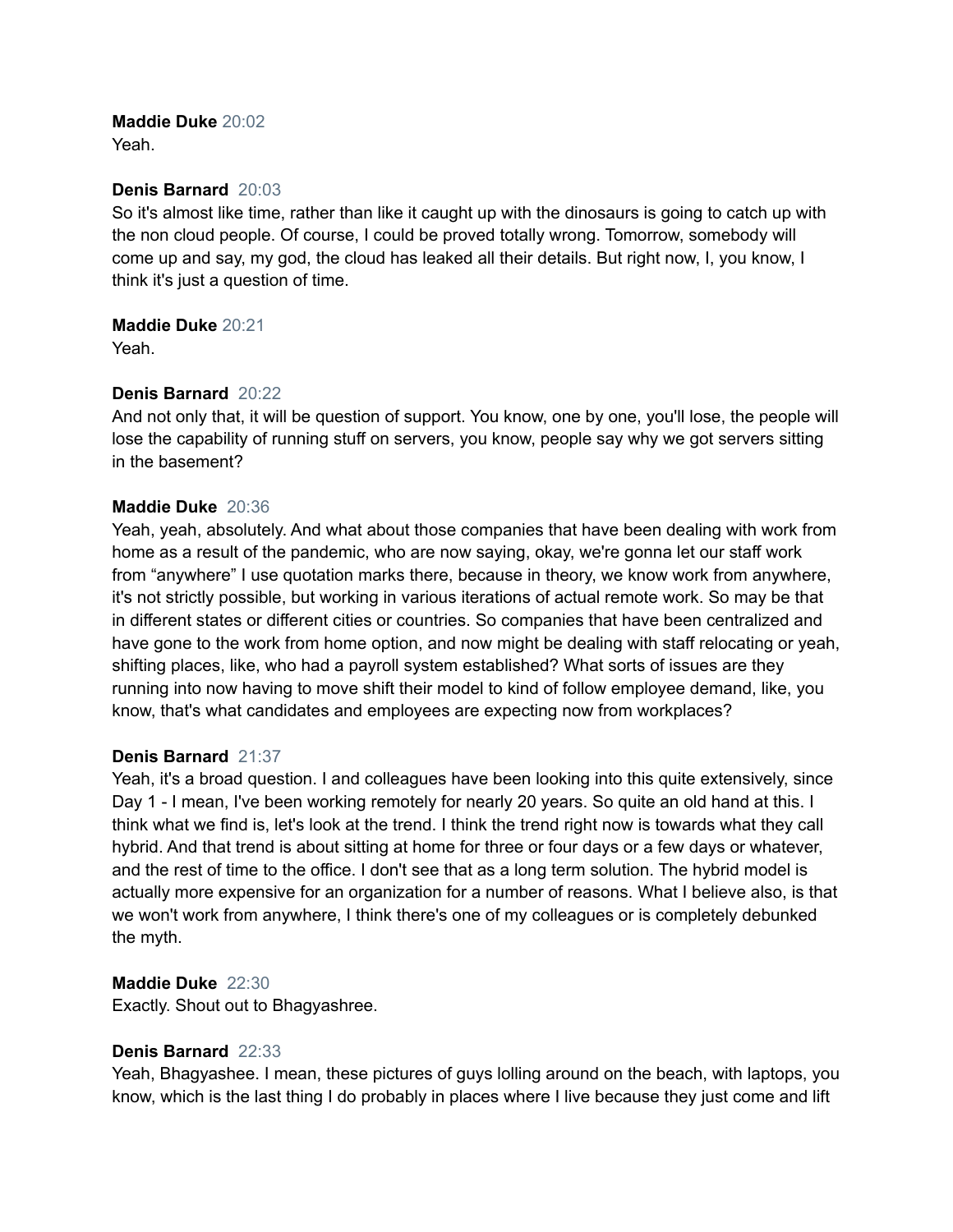things off you but never mind. It, you know, depends on the signal. You know, even the UK and sub parts of the UK, I can't get a signal good enough to handle the bandwidth of files. So yeah, that work from anywhere myth is really only applicable to a number of places in the world? I think the real tendency is going to be, yes, you're working in the same country. But you don't have to come to the office all the time, you know, it's a thing to be negotiated out. So in order to do that, we've all got to be hooked into the cloud, or in yeah, into the internet. And to do that we need that infrastructure. I don't think it's a question of software so much now as I think it's a question of management. The software works. I mean, some people during this pandemic, who hadn't invested in good software got caught out big time. They didn't have a good operating self-service operating in their systems and so on. So the means of moving stuff around the system. You know, things like timesheets and sick forms, and all that other paraphernalia associated with running staff, that just fell down. So there was, you know, there's a big head of steam building up now for people to get better software. But I think, you know, the software is out there to manage all this tendency. I don't think that we'll see individual - I don't think you'll see some individuals in a department working hybrid, and others working in the office. I think there'll be activities that are identified as more suited to working from home or remote call it what would will and and that will be on block. So we'll say just for argument's sake, don't quote me: the payroll department works better from home so why not give them the opportunity to work from home. And there are pitfalls. Not everybody can work well remotely. Some people need a lot more support than others. And one thing that seems to be overlooked in the whole argument of this of working from home is what happens if the employee is on the wrong end of an abusive relationship domestically. And that's another issue. So it's not so easy. But it's going to come. And I think you're able to settle down right now people are taking the middle option. People are saying, Tell me, you know, the enlightened ones, the dinosaurs, were saying, you've got to come to the office, and we'll cut your pay.

### **Maddie Duke** 25:37

Yes.

### **Denis Barnard** 22:33

..although we'll stay off the Google... the Google story. You know, it's just for a company that's been shouting from the houses about what a wonderful employee it is. I think the thing that really got up everybody's noses is the fact that one Google executive said he was taking off to New Zealand or something to work, while all the rest had to live within some whatever. But anyway, that's another story. It's an isolated incident, I think the move to work away from the office will be in places where it is a pain to commute. And I think what we'll see over a little more time, is that the work will move towards residential areas. So instead of having to fight your way into two hours on a train, or a bus or whatever, there will be sort of digital honeycomb or co-working spaces springing up in what were previously dedicated industrial development zones in and around town. So people have a pleasant 15 minute drive to get to their little co-working space, I think that's what will happen. But the software is in place, everything's in place to do it. I think it's the way it's used. I mean, when the pandemic kicked off, some people in areas that don't protect their employees had to have the videos switched on all the time. Other people got subjected to a barrage of phone calls, Zoom calls, emails, and the rest of it. This is not software,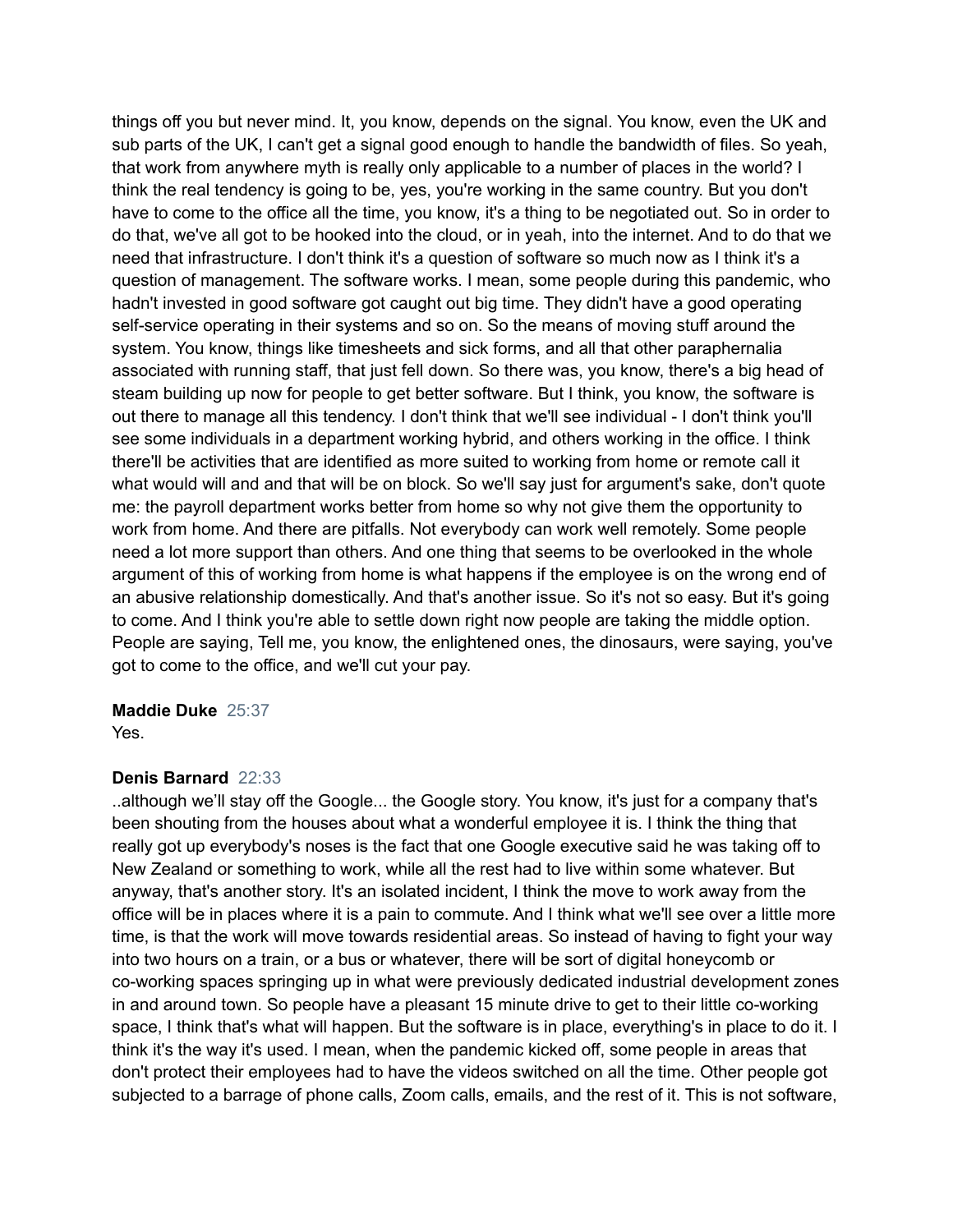this is poor management. And I do believe that's a big, big skill. Somebody on LinkedIn, put a thing about where should we be going to the world of the future, more tech? And I said, No, not more tech. I think we need better managers. You know, I mean, I'll give you a case. There are a number of outfits during the pandemic have been thinking the best way from staff morale, is to get them all together on a Friday afternoon, have a drink. Well, you know, I believe the term I should be using and that is culturally insensitive. I can think of at least two religions where that doesn't work for nevermind anybody who is a recovering alcoholic. So that's just really poor management. And that's where I think our next thrust should be in this arena. I think the software is there. The infrastructure is there as well.

# **Maddie Duke** 28:13

Yeah, and for sure, I think there is definitely a trend of like, as you, as you mentioned, bringing Friday night drinks in and thinking, yeah, that's gonna engage everyone. But it just doesn't whether you're remote or not like, yeah, that's never a fix all for everyone, or pizza, or whatever it might be.

# **Denis Barnard** 28:35

No, no,you're right. Even in the office. I mean, a bunch of people who go out drinking from the department on the Friday, naturally excludes other people. You know, to whom that not applicable. So yes, it's a management question, definitely.

# **Maddie Duke** 28:54

I'm coming back to I know, right at the start, I asked like, what, what an ideal payroll setup would be for a global team or an a team that's expanding, I guess, I'd really like to hear your opinion on when a business is at that point where they are hiring overseas or hiring in different cities or whatever it might be. What factors they should consider when they're thinking about which type of model they goes go with. So when we're looking at that I'm talking about whether we go with an AR option, hiring people in a different country via an employer of record, whether we go with a single HQ and multiple entities, so establishing actual entities in different countries. You know, there's a couple of different ways or maybe even just working with contractors internationally, what factors should they consider? And I guess particularly when it comes to what they need to know about the pay payroll and HR side of that kind of multi office setup. This is another broad question for you here. But I guess, the known and unknown factors to really consider when you're choosing that model?

# **Denis Barnard** 30:15

Yeah, I think in order to employ people as opposed to, well, we'll deal with contractors right now. Because I mean, my prediction, again, I'm full of these things for the future is, I know the the Americans, particularly they are obsessed with the fact that, hey, if you're not going to follow Google's rules, all that will happen is that Google will employ will outsource your whole department to somewhere else. And that's not as easy as it sounds, I believe the trend will be to contract people from outside of your tax regime, if you like, for special projects. And indeed, that's what I do. If I want a video series made, I go to one of those places out there in the cloud and say, Hey, I need some videos made. So once I have hired somebody from Romania, once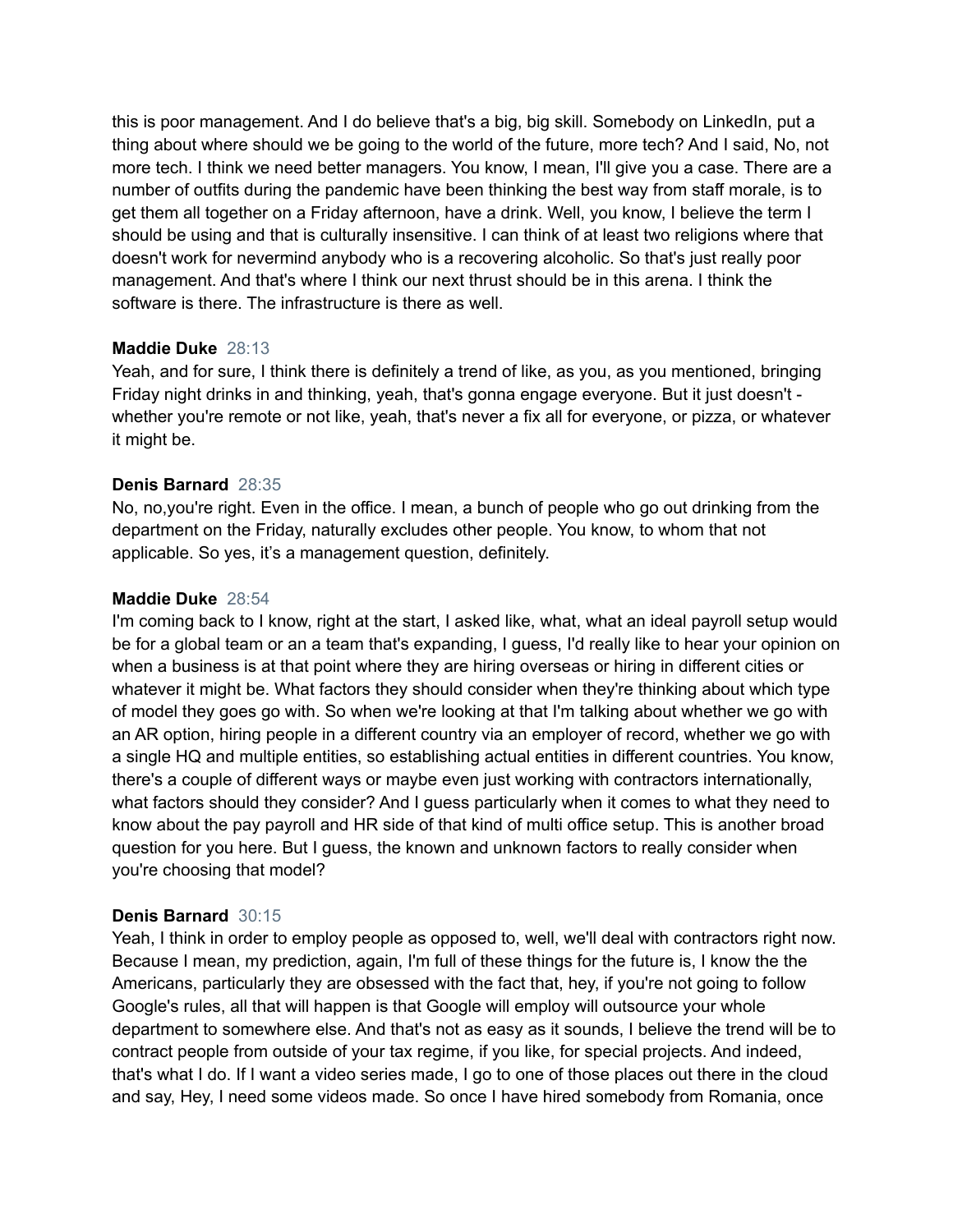I've hired somebody from Argentina is a one off contract. And I don't need any specific thing in place, when I'm talking about employing people on a permanent basis, the whole rule changes. To do that in some places, you actually have to establish an identity as an entity in that country, then we start getting into problems. Yeah, that is very ponderous indeed. So if you are going to employ people in other countries, it makes sense. For convenience, you know, it's not the cheapest option, I'm sure. But in the long run, it possibly could be, because it should be foolproof to go through an EOR (employer of record), or some such structure that will actually manage it for you, you've only got one to one relationship to manage as well. So I think it takes a lot of thought, and I think it very much depends on where you're trying to operate as well. Every country has its idiosyncrasies which aren't always apparent from the surface as well. So, you know, I, being sort of lazy by tendency, would definitely go down the route. But that may not be for everybody. But certainly the thing to bear in mind is in many, many tax regimes, if you want to directly employ somebody, you've got to have a local entity, they're paying them and managing them. And to do that, in some countries, you have to have a local partner, you have to, you know, whole thing gets really complicated to the EOR companies do make life a lot easier. And of course, that comes at a cost, but balancing it up cost versus risk, you know, it starts to make a lot of sense.

# **Maddie Duke** 33:13

Yeah, absolutely. And what about when you're, for example, actually, let's maybe look at the United States as an example of finding payroll providers in a country where payment regulations can differ from state to state. So it's not just a federal system that you're looking at, but like, localized? Does that mean finding a payroll provider in each state that you're hiring someone in or other ones that cover the whole region?

### **Denis Barnard** 33:43

Yeah, yeah, there are some, there are obviously payroll providers that cover the whole of the US. And that would make sense to tap into that if you're actually dealing with more than one state. If you're just dealing with one state. If all of your business is done in Rhode Island. It makes sense just to find somebody in Rhode Island. But if you're dealing, if you're dealing with different states, it's better to go for one of the established names who are dealing with them, you know, of course, I won't mention any names here. But they're there. You just find them and you say, look, I'm setting up an operation in Arkansas, or Rhode Island and Florida. And I need to pay people there. And I just hook into that system.

### **Maddie Duke** 34:29

Yeah. Cool. I'd love to ask about the book that you're working on.

### **Denis Barnard** 34:40

Yeah, I mean, it's just something that floated up from my mind and be one of the biggest pieces of work that companies and organizations have to do when they are considering sourcing a new HR payroll system, is they need to look at all the processes, because until they examine the processes They can't go to a vendor and say this, you know, unless they've got it, they can't go and say this is how our sickness absence process works, or this is how overtime processes. So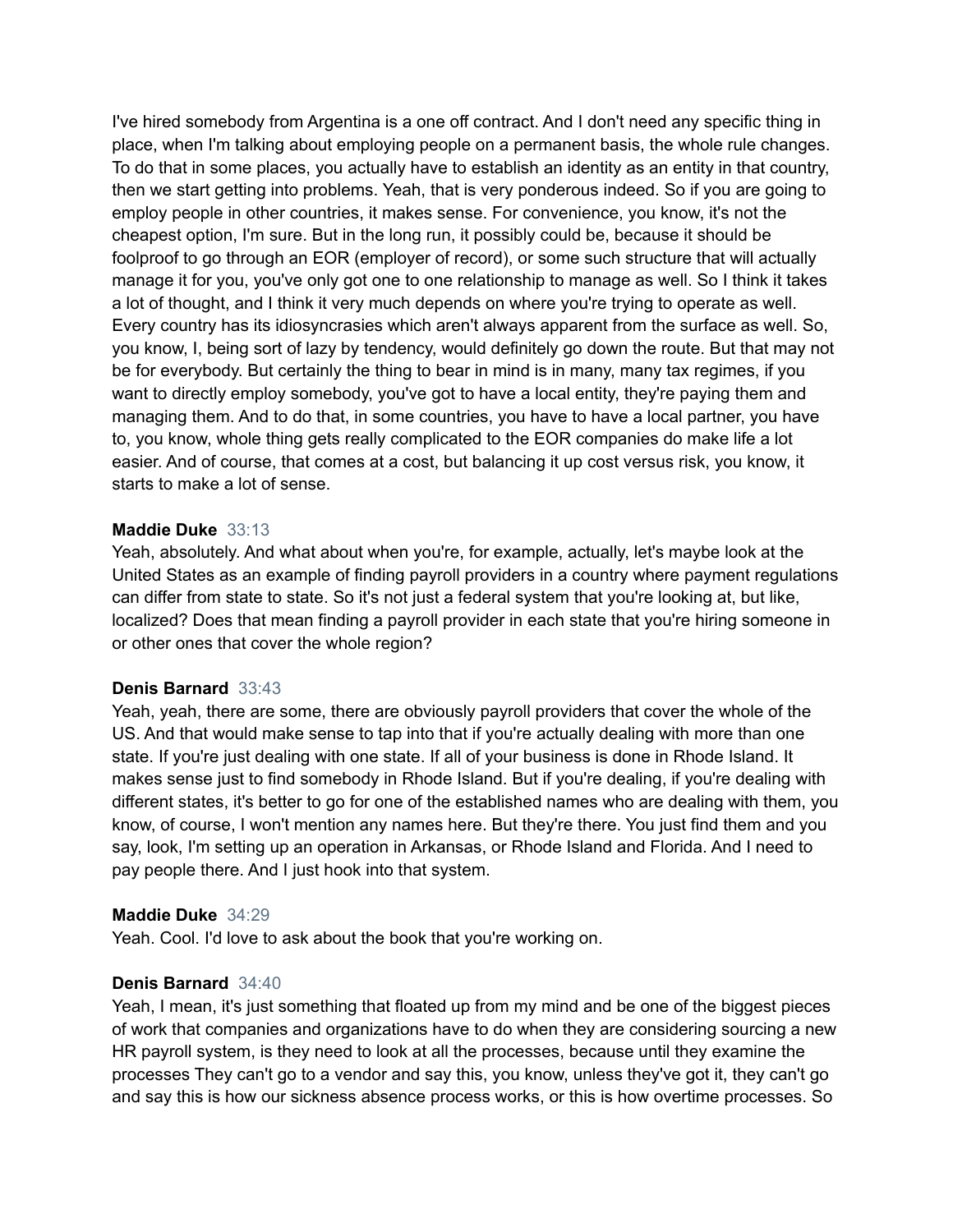it's actually a book about HR processes, which I think will have a dual purpose, I hope nobody listening is going to copy the idea, but nevermind it doesn't matter. So it will have two purposes: if you're a startup, and you need to get a blueprint for how your staff management should work. This would provide it and on the other hand, is if you're an outfit looking for HR software, this will give you a checklist of the things that you need to be looking for in your next payroll or HR software. So it's really there. It's a guide. I'm having a lot of fun with it, because it's not just the blueprint, it is me commenting on it. And I'll give you an example. In there, I've got a process that shows how people book holidays. Now in my book and I mean book with a small B. I hate that, you know, having a fill out a bit of form of paper and saying to your manager can please can I have holiday on these dates? I'd rather technology deal with that. If there are people you are going to not supposed to clash with on holidays, you key that into the system? So where are your people wants to book holidays between the 13th and 27th of June? It will either say yes, great ching, and the little notifications your manager or bang, no, sorry, it clashes with that other person you must never be away with at the same time. Please try again. So it's that I'm giving notes on these sorts of things, saying, you know, you can do this, but I wouldn't recommend it. Here's a better way of doing it. So it's not just a book of sort of process maps is there's a lot of my rather cutting commentaries as well.

# **Maddie Duke** 37:10

It's a critique! Um, yeah, I mean, that's no, no, that just makes me think that. Yeah, it's it's so true that the way that a lot of these softwares that we use, in actually all facets of business, could maybe particularly in HR.

### **Denis Barnard** 37:25

Yeah, because there's a lot of stuff we don't, there's a lot of stuff that we have in HR systems we don't use. And that's a shame. Yeah, and this is one of those things that could be done.

### **Maddie Duke** 37:37

Yeah. And I think what it sort of makes me think about his company's culture and values and the way they want to treat their employees versus the software that the employees have to use. So it could be, for example, a big clash that a company thinks, yes, we do want you to have freedom to choose when you go on leave. But unfortunately, the system we use has, you know, this and this many steps of approval. So from that experience of the employee, it might still feel really rigid, and it doesn't match the what they've been told about the company's values, if that makes sense.

### **Denis Barnard** 38:17

Absolutely, I think we now are approaching quite an interesting crossroads that our friend, the pandemic is thrown off is the issue of trust. I think that I think we're now having to display greater levels of trust with people. And I think that's a good thing. I think that you know, that that trust could be validated by what our what our systems tell us is actually happening. And I obviously it is a rearguard action by people who want to have all those people sitting in the office where they can see them, because if, you know, I can't remember who was the guy of JP Morgan or Goldman Sachs said that people who working from home are not motivated or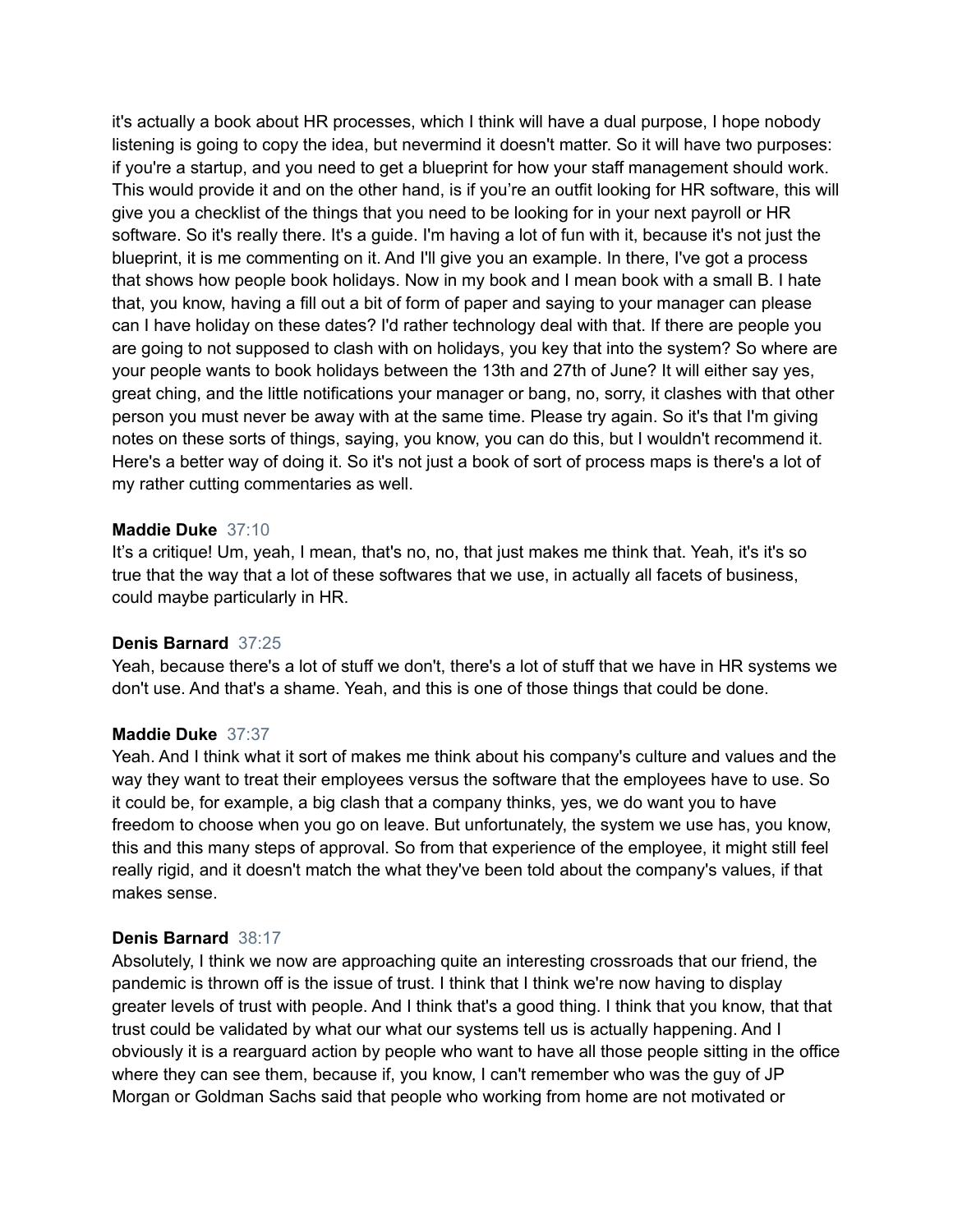something terrible like that. I mean, you know, 20 years of me lying around at home, I guess. I think that era is closing. Yes, I think whether we like it or whether they like it or not, I've always believed in trusting... These managers, these directors got to get their heads around the fact we are in a different era and trust is all important. And we will have machinery systems that tell us that people are doing well or not doing well. We will see their performance in real time. AI will help us find out if they're really engaged in what they're doing, and we can do something about it. It's about trust and supporting her trust is a new era and a very exciting one.

# **Maddie Duke** 39:54

And I think if you've got a manager or company leader who doesn't trust you're probably not very motivated, it sort of goes in a cycle.

# **Denis Barnard** 40:04

And you're in the wrong job. You know, over my career, I've heard a number of things. And people say, Well, you know, I can't really trust them to do this. So we'll get rid of them and get people you can trust. But the point is, they will never do it.

# **Maddie Duke** 40:19

It's like, yeah, and it goes hand in hand. If you feel that from above that you're not trusted to do something, then you're not really feeling empowered to do it.

# **Denis Barnard** 40:28

I absolutely agree. If you tell people you don't trust them, they'll verify your opinion.

# **Maddie Duke** 40:36

Give you hand someone some trust, yeah, they've got a responsibility, and they're probably more likely to feel motivated to fulfill it.

### **Denis Barnard** 40:44

I think if you had that trust, you've got to explain what it is you're trying to do. Well, that I think, you know, what, what is it? What is the problem we're trying to solve? What is your opinion and how can we solve a problem? That's your opinion, great. I mean, that revolves around things like job descriptions, I know this a slight sidetrack. But many job descriptions are about six pages long. They tell you everything that has to be done and the way it has to be done. I don't believe in that, because where is individualism? Where is the new inspiration coming from? If you stay with the same blueprint forever, in the same way, nothing ever changes. So if I, let's say, I was hiring a payroll manager, I will say here is the job description. I want you and your department to pay everybody on time, within budget, and compliantly. And how you do it is up to you. Now, how much easier life is, isn't it? That companies as organisms don't trust people, they say you have to do this, you have to do that in a certain way on green paper. I mean, yeah, it's just it's ridiculous, isn't it?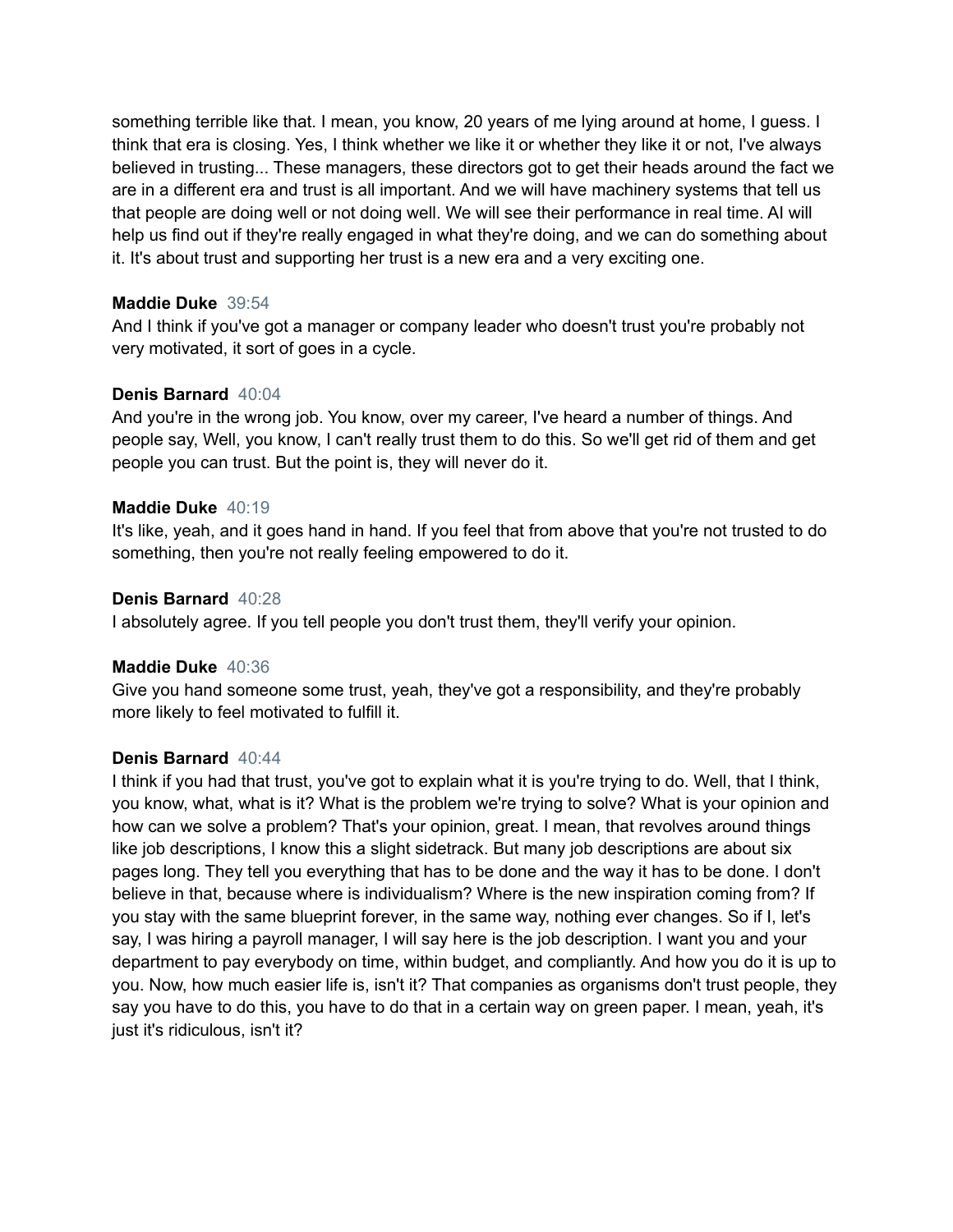### **Maddie Duke** 41:59

Yeah. I'd love to see if we come back to that example of payroll manager has been told, you know, this is our goal. We want to pay everyone on time and compliantly yeah, where should they start?

# **Denis Barnard** 42:12

They'll know what to do if you've hired the right person.

# **Maddie Duke** 42:18

Yes, okay. Maybe I should rephrase the question: what, like maybe if someone's been tasked with this, and it's new, it's, you know, they've done it before, but maybe not on a level of such a global scale for them.

# **Denis Barnard** 42:35

If you've never done it before. And you're suddenly handed a global payroll situation, I would suggest one of two things. One is to join an association or institute that actually has experience in this. And the second is to actually talk to people who are organizations that are actually doing it and say, Look, you know, this is what I've got over 15 countries here, I got 400 employees scattered around, they need to do this and this and this. And you know, what sort of price can we do it and you look at a few of these, get a handle on it? Yeah, the contract with one of them for a couple of years. So you're comfortable with the territory. But talk to also talk to peers who are doing it in some of these associations. So that's the only way you're going to find out is actually to get somebody else to do a lot of it for you in the first place. You know, it's something you wouldn't be hired to do that. You wouldn't move from one, you know, from a UK payroll for 100 people to a global payroll, or 10,000 people, you probably wouldn't get hired. But if your company acquired an outfit that had this set up, then yes, you've got to get the experience. And the only way to do that is to talk to people who are doing it.

### **Maddie Duke** 44:01

Awesome. And maybe they could reach out to you.

### **Denis Barnard** 44:06

Well, I was gonna say that, but I hate publicizing my services.

### **Maddie Duke** 44:10

Yes. Well, for anyone that does want to get in touch. We'll make sure that your details are on our landing page.

### **Denis Barnard** 44:17

Very good. Thank you very much.